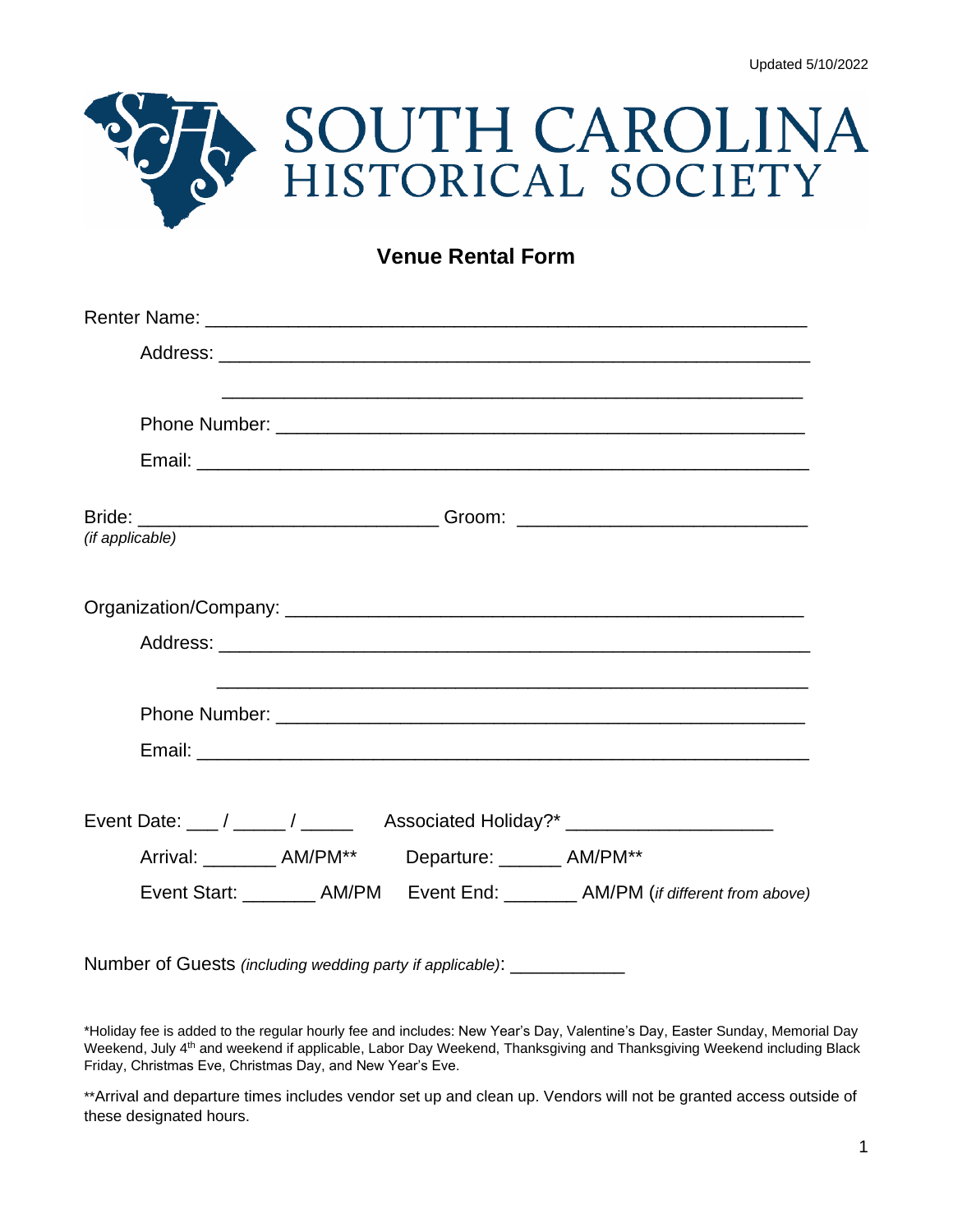#### **Additional Rental Information:**

Please list vendors\*:

|                          |              | What time | What time  |
|--------------------------|--------------|-----------|------------|
| <b>Vendor Category</b>   | Name/Company | do they   | will they  |
|                          |              | need      | pick up    |
|                          |              | access to | their      |
|                          |              | building? | equipment? |
| <b>Event Coordinator</b> |              |           |            |
| Caterer                  |              |           |            |
| <b>Florist</b>           |              |           |            |
| <b>Equipment Rental</b>  |              |           |            |
| <b>Bar Service</b>       |              |           |            |
| Musicians/DJ             |              |           |            |
| Photographer/Video       |              |           |            |
|                          |              |           |            |
|                          |              |           |            |
|                          |              |           |            |

*If outside services have not yet been selected, please notify SCHS at least 30 days prior to your event who will be providing these services.*

| Lessee Signature | 'Jate |
|------------------|-------|

 $\frac{\frac{1}{2} + \frac{1}{2}}{\frac{1}{2} + \frac{1}{2}} = \frac{1}{2}$ 

Lessor Signature (SCHS) Date

*\*SCHS is not responsible for communicating with your vendors; this list is for information purposes only.*

\_\_\_\_\_\_\_\_\_\_\_\_\_\_\_\_\_\_\_\_\_\_\_\_\_\_\_\_\_\_\_\_\_\_\_\_\_\_\_\_\_\_\_\_\_\_\_\_\_\_\_\_\_\_\_\_\_\_\_\_\_\_\_\_\_\_\_\_\_\_

\_\_\_\_\_\_\_\_\_\_\_\_\_\_\_\_\_\_\_\_\_\_\_\_\_\_\_\_\_\_\_\_\_\_\_\_\_\_\_\_\_\_\_\_\_\_\_\_\_\_\_\_\_\_\_\_\_\_\_\_\_\_\_\_\_\_\_\_\_\_

\_\_\_\_\_\_\_\_\_\_\_\_\_\_\_\_\_\_\_\_\_\_\_\_\_\_\_\_\_\_\_\_\_\_\_\_\_\_\_\_\_\_\_\_\_\_\_\_\_\_\_\_\_\_\_\_\_\_\_\_\_\_\_\_\_\_\_\_\_\_

\_\_\_\_\_\_\_\_\_\_\_\_\_\_\_\_\_\_\_\_\_\_\_\_\_\_\_\_\_\_\_\_\_\_\_\_\_\_\_\_\_\_\_\_\_\_\_\_\_\_\_\_\_\_\_\_\_\_\_\_\_\_\_\_\_\_\_\_\_\_

Special Considerations, Needs, Requests: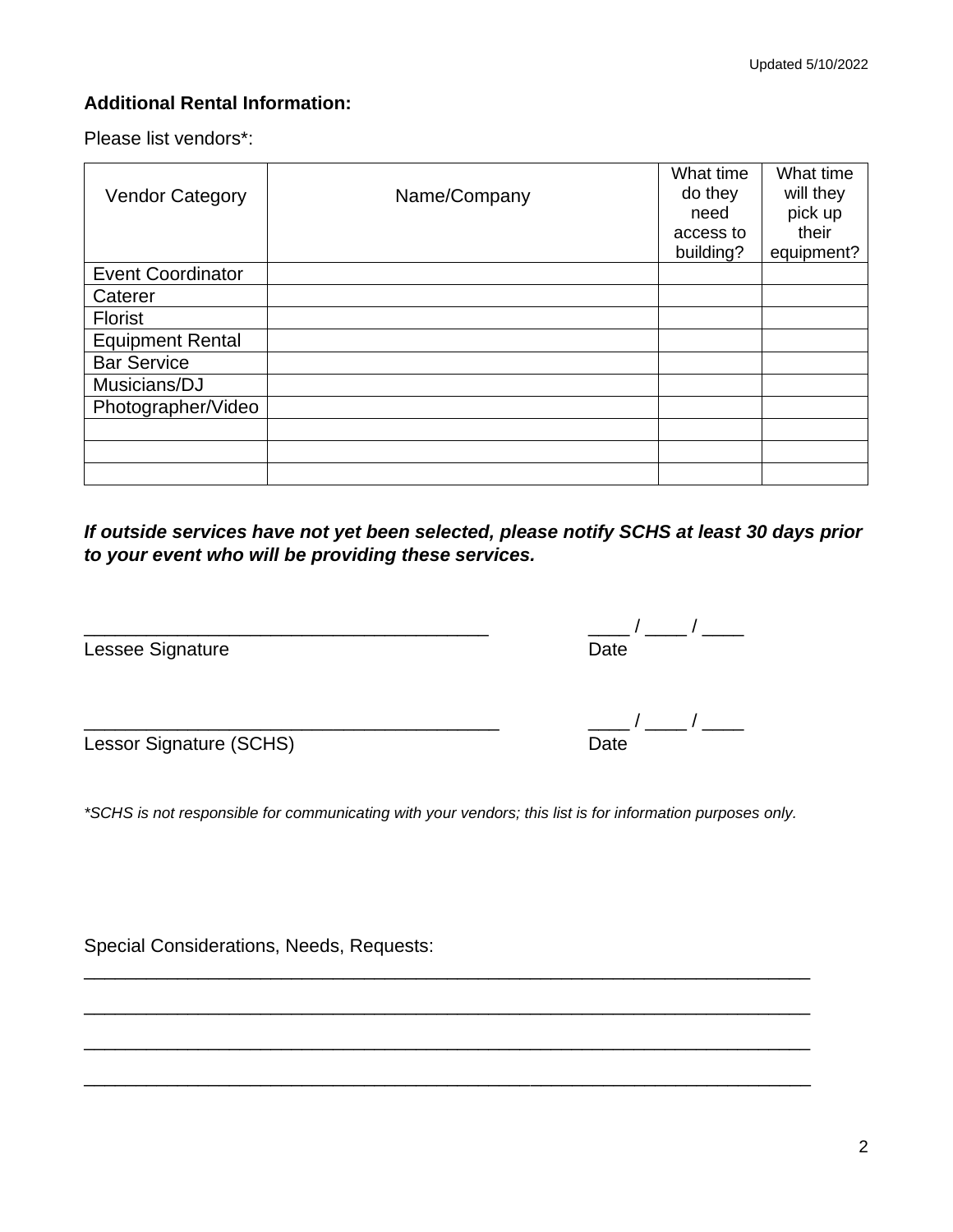Rental Date: \_\_\_\_\_ / \_\_\_\_\_ / \_\_\_\_\_ Renter: \_\_\_\_\_\_\_\_\_\_\_\_\_\_\_\_\_\_\_\_\_\_\_\_\_\_\_\_\_\_\_\_\_

| Part I                                                               |                           |                          |                  |
|----------------------------------------------------------------------|---------------------------|--------------------------|------------------|
| <b>Items</b>                                                         | <b>Number</b><br>of Hours | <b>Price/Hour</b>        | <b>Total</b>     |
| Fireproof Building (1st & 2nd Floor only)                            |                           | (two-hour min)           |                  |
| (standing capacity 75)                                               |                           |                          |                  |
| Monday - Thursday (4:30pm-11pm)                                      |                           | \$100                    |                  |
| Sunday (9am-11pm)                                                    |                           | \$150                    |                  |
| Friday & Saturday (4:30pm-11pm)                                      |                           | \$200                    |                  |
| Conference Room (3rd Floor only)<br>(capacity 18 table, 25 seated)   |                           | (two-hour min)           |                  |
| Monday-Friday (9am-11pm)                                             |                           | \$100                    |                  |
| Saturday & Sunday (9am-11pm)                                         |                           | \$150                    |                  |
| <b>SUBTOTAL</b>                                                      |                           |                          |                  |
|                                                                      |                           |                          |                  |
| Part II                                                              |                           |                          |                  |
| <b>Add-On Items</b>                                                  | <b>QTY</b>                | <b>Price</b>             | <b>Total</b>     |
| Tables (rectangle 6ft) (4 available)                                 |                           | \$10.00ea                |                  |
| Cocktail Tables (4 available)                                        |                           | \$10.00ea                |                  |
| Folding Chairs (24 available)                                        |                           | \$3.00ea                 |                  |
| Kitchen Access (includes cart for transporting food)                 | --                        | \$75.00                  |                  |
| Holiday Fee (see page 1 for list)                                    | --                        | \$500.00                 |                  |
| Auxiliary Rooms (3rd floor) (2 available)                            |                           | \$50.00ea                |                  |
| <b>SUBTOTAL</b>                                                      |                           |                          |                  |
|                                                                      |                           |                          |                  |
| Part III                                                             |                           |                          |                  |
| <b>Services</b>                                                      | <b>Number</b><br>of Hours | <b>Price</b>             | <b>Total</b>     |
| Early Arrival Access (caterers, lunch delivery, etc.)                |                           | \$25/hour                |                  |
| SCHS Staff (per 50 guests)                                           |                           | \$30/hour                |                  |
| <b>SUBTOTAL</b>                                                      |                           |                          |                  |
| <b>Checkout</b>                                                      |                           |                          |                  |
| <b>Items</b>                                                         | <b>Date Due</b>           | <b>Payment</b>           | <b>Date Paid</b> |
| Deposit (50% of Part I)                                              |                           | \$                       |                  |
| Add-Ons (Part II)                                                    |                           | $\overline{\mathcal{S}}$ |                  |
| Services (Part III)                                                  |                           | \$                       |                  |
| Non-Profit Discount (10%)                                            | ------                    | $-\frac{1}{9}$           |                  |
| <b>Other Discount</b>                                                | ------                    | -\$                      |                  |
| <b>BALANCE DUE</b><br>(Remainder of Part I, plus Part II & Part III) |                           | \$                       |                  |
| <b>TOTAL Rental Fees</b>                                             |                           | \$                       |                  |
|                                                                      |                           |                          |                  |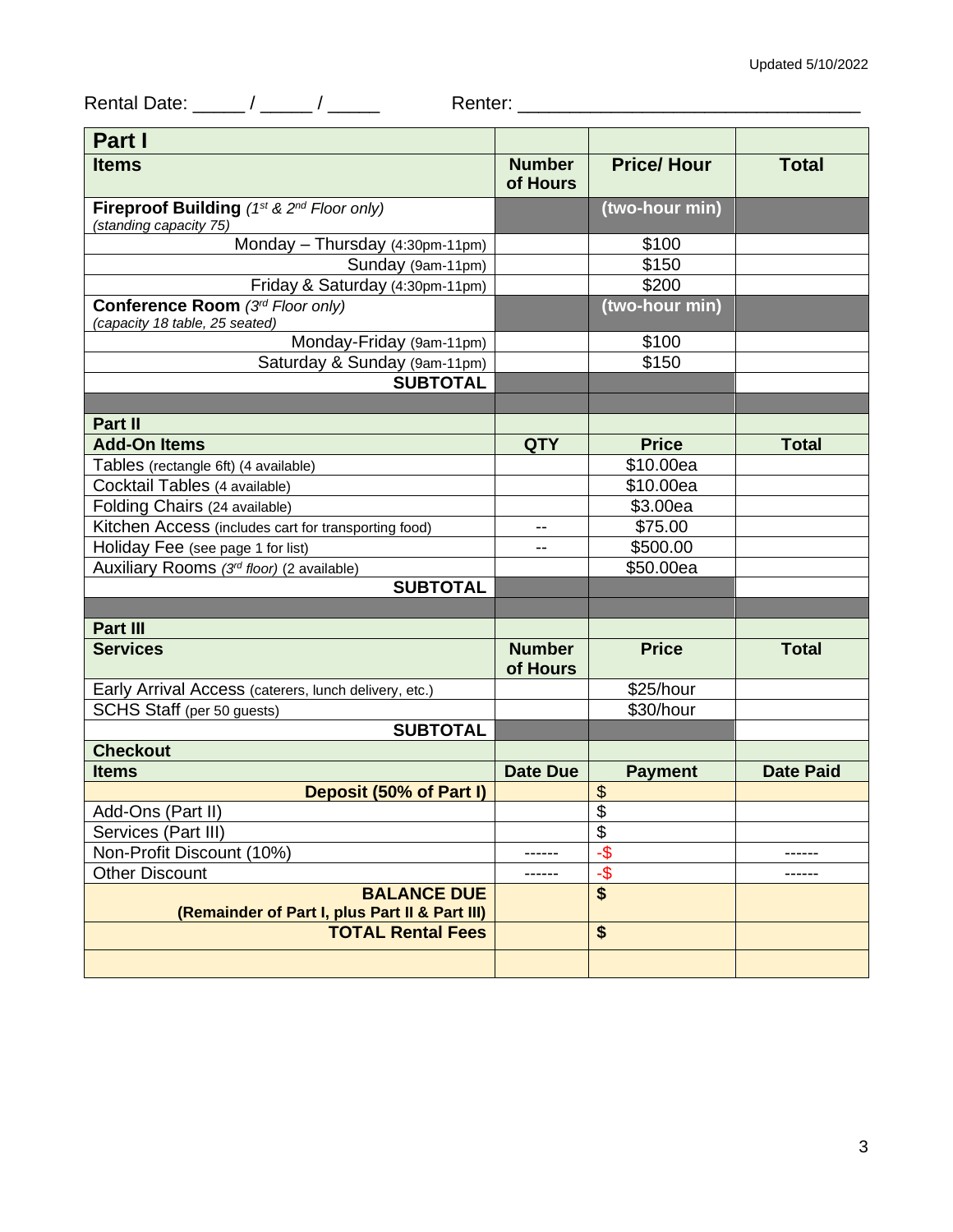Initial



### **Venue Rental Agreement and Policies**

*The South Carolina Historical Society is housed in a National Historical Landmark Property. Therefore, we may require some limitations and restrictions on rentals. We greatly appreciate your understanding that our primary responsibility is to preserve this historic treasure*.

|    | 1. The premises will not be reserved until the Rental Agreement is signed by Lessee &<br>Lessor and the required security deposit has been received and accepted by the<br>SCHS.                                                                                                                                                                                                     | 1. |
|----|--------------------------------------------------------------------------------------------------------------------------------------------------------------------------------------------------------------------------------------------------------------------------------------------------------------------------------------------------------------------------------------|----|
|    | 2. All payments must be made by credit card. A deposit of one half (50%) of the Base<br>Rental Rate (Part I) and a signed Rental Agreement will secure your event date and<br>will be applied to your final billing.                                                                                                                                                                 | 2. |
|    | 3. The remaining balance due on the Rental Agreement is due and payable 30 days<br>prior to your event unless otherwise agreed to. A 5-day grace period will be honored,<br>and then a 10% late fee will be applied for every day that the balance goes unpaid.                                                                                                                      | 3. |
| 4. | Rental period shall run only from the times specified and agreed to on the rental form.<br>As required by the City of Charleston, all event activity must end on or before 11:00 pm.<br>Fines, assessments or charges which are assessed by the City of Charleston because<br>of Lessee's failure to end the event at 11:00 pm will be charged to the Lessee's credit<br>card.       | 4. |
|    | 5. Lessee shall abide by all laws of the State of South Carolina, County of Charleston<br>and the City of Charleston as well as the Terms and Conditions of this Rental<br>Agreement.                                                                                                                                                                                                | 5. |
|    | 6. Lessee is responsible for any damages to or loss of property or bodily injury resulting<br>from or during Lessee's tenancy. Lessee grants permission for the SCHS to charge<br>Lessee's credit card account for any such damages or loss.                                                                                                                                         | 6. |
|    | 7. SCHS will not serve as event coordinator or provide direction to vendors if the Lessee<br>or Lessee's event coordinator is not on site.<br>If the tables and chairs arrive prior to the Lessee or Lessee's event coordinator's<br>arrival, the items will be placed on the north portico of the building regardless of<br>weather, and the Lessee will be responsible for set up. | 7. |
| 8. | No items may be affixed to the building, inside or out. Items that may scar or deface<br>the premises are strictly prohibited. Such items include but are not limited to, tape,<br>staples, nails, equipment, etc.                                                                                                                                                                   | 8. |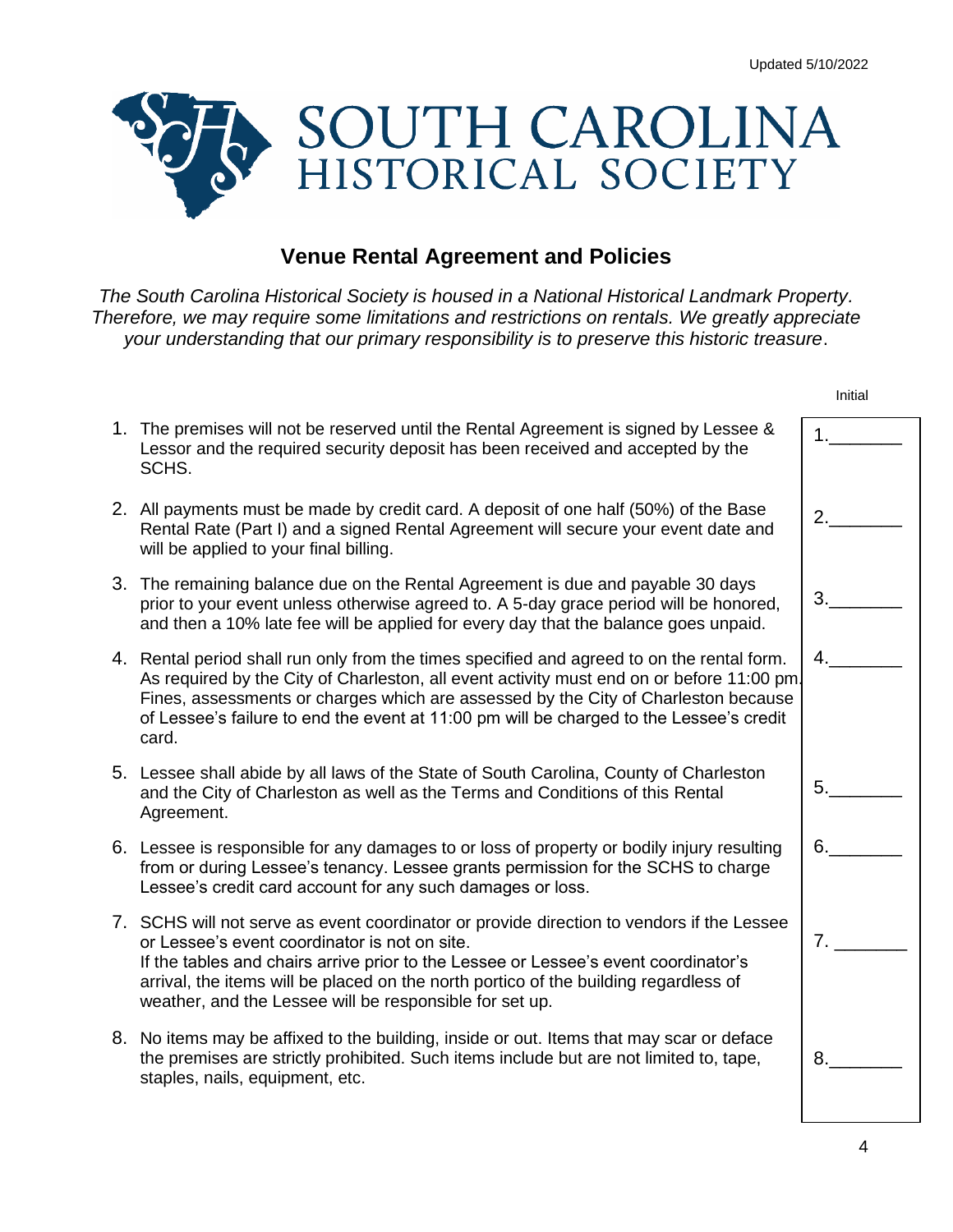| 9. No furniture, display cases, or other museum related items may be moved or adjusted<br>without prior approval and/or assistance.                                                                                                                                                                                                                                                                                                                                                                                                                                                                                                                                                                                                                                                                                                                                                                     | 9.  |
|---------------------------------------------------------------------------------------------------------------------------------------------------------------------------------------------------------------------------------------------------------------------------------------------------------------------------------------------------------------------------------------------------------------------------------------------------------------------------------------------------------------------------------------------------------------------------------------------------------------------------------------------------------------------------------------------------------------------------------------------------------------------------------------------------------------------------------------------------------------------------------------------------------|-----|
| 10. Exhibit and display cases may not be used as event tables, props, etc. for any part of<br>the rental.                                                                                                                                                                                                                                                                                                                                                                                                                                                                                                                                                                                                                                                                                                                                                                                               | 10. |
| 11. Lessee is responsible for leaving the premises clean and free of any items used by<br>Lessee or Lessee's guest, employees, or outside service vendors. Lessee is<br>responsible for the cost to remove any such items and/or cleaning the Premises if<br>required.                                                                                                                                                                                                                                                                                                                                                                                                                                                                                                                                                                                                                                  |     |
| 12. Smoking and electronic cigarettes are strictly prohibited (inside, porticos, and patio).                                                                                                                                                                                                                                                                                                                                                                                                                                                                                                                                                                                                                                                                                                                                                                                                            | 12. |
| 13. The sale of alcoholic beverages on the premises by any individual, employee, agent,<br>guest, group, or organization requires a permit from the City of Charleston. Lessee is<br>responsible for obtaining said permit.                                                                                                                                                                                                                                                                                                                                                                                                                                                                                                                                                                                                                                                                             | 13. |
| 14. Lessor reserves the right to change furnishings and/or decorations if Lessor believes<br>such furnishings and/or decorations present a hazard to the premises, exhibits, and/or<br>occupants.                                                                                                                                                                                                                                                                                                                                                                                                                                                                                                                                                                                                                                                                                                       | 14. |
| 15. Lessor reserves the right to require an event coordinator or designee to be active and<br>present at all times in which the building is occupied.                                                                                                                                                                                                                                                                                                                                                                                                                                                                                                                                                                                                                                                                                                                                                   | 15. |
| 16. Lessee must not exceed the capacity limits (including all guests and vendors) of the<br>Fireproof Building (100) as required by the City of Charleston.                                                                                                                                                                                                                                                                                                                                                                                                                                                                                                                                                                                                                                                                                                                                             | 16. |
| 17. The Fireproof Building contains many valuable antiques and other furnishings.<br>Protective tops and table pads may not be removed.                                                                                                                                                                                                                                                                                                                                                                                                                                                                                                                                                                                                                                                                                                                                                                 | 17. |
| 18. Insurance: Event/rentals with more than 50 people in attendance in which alcohol is<br>served in any manner are required to hold event general liability insurance including<br>liquor legal liability with a combined single limit of no less than \$1,000,000 per<br>occurrence and \$2,000.000 general aggregate, unless the responsible party for the<br>event/rental has proof of their own policy. Either policy will name the South Carolina<br>Historical Society as additional insured. This event/rentals policy can be purchased<br>from an agent of your choice and varies in price based on the specifics of your<br>event/rental. This policy or proof is due no later than 30 days before your event. If<br>using a suggested vendor, it is the vendor's responsibility to carry the insurance<br>policies required by SCHS to remain in good standing on the suggested vendor list. |     |
| 19. If Lessee hires an outside vendor to provide any services at Lessee's event then<br>Lessee will bare sole responsibility for compliance of all laws of the State of South<br>Carolina, County of Charleston, and the City of Charleston as well as the Terms and<br>Conditions of this Rental Agreement. Lessee will also require such vendor to provide<br>Lessor with a separate certificate of insurance coverage which includes Lessor as a<br>Named Insured on such policy. Lessee further agrees to indemnify and hold Lessor<br>harmless of any for loss as a result of Lessee or Lessee's vendor's actions.                                                                                                                                                                                                                                                                                 | 19. |
| 20. If the event is cancelled due to an Act of God or due to the action of any governing<br>body, and not due to the actions of Lessee or Lessor, then Lessor will refund the<br>amount paid under this contract. Lessor may cancel this Agreement with cause<br>subject to the refund requirement of paragraph 22 (d) below.                                                                                                                                                                                                                                                                                                                                                                                                                                                                                                                                                                           | 20. |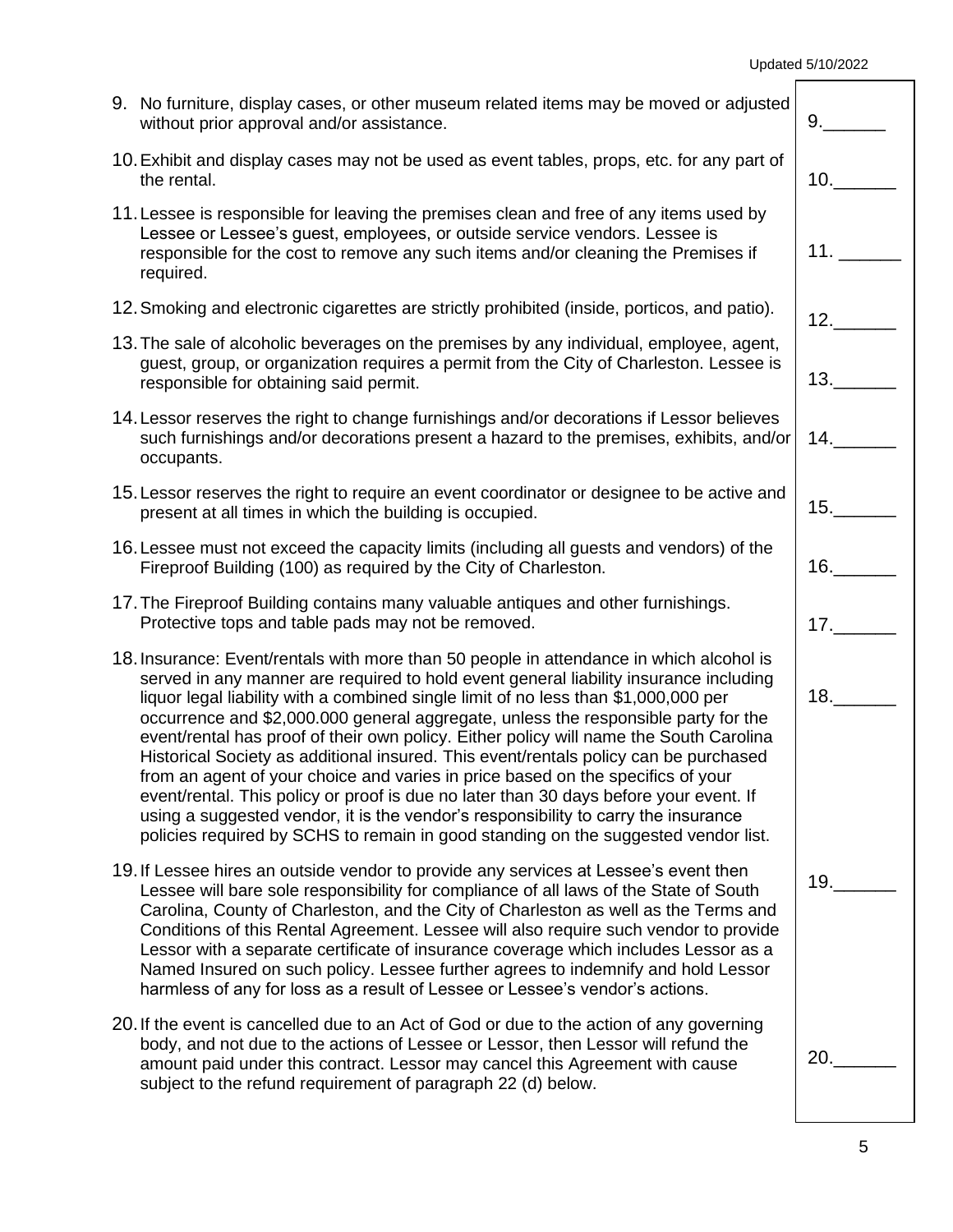6

#### Updated 5/10/2022

23.\_\_\_\_\_\_

24.\_\_\_\_\_\_

- 21.Lessor shall not be held liable for any cost or damages incurred by Lessee as a result of a cancellation of the event for any reason stated in section 20 above. In addition, Lessee will not be held liable to Lessor for any cost associated with any cancellation due to the reasons outlined in section 20 above. 22.The following refund policy applies to this Agreement: a) A full refund (minus the 3.5% credit card fee) will be issued if the Lessee cancels the event 120 days before the rental date. 21. \_\_\_\_\_\_ 22.\_\_\_\_\_\_
	- b) A 50% refund (minus the 3.5% credit card fees) will be issued if the Lessee cancels the event more than 30 days before the rental date but less than 120 days before the rental date.
	- c) No refund will be issued if the Lessee cancels the event less than 30 days before the rental date.
	- d) Cancellations due to Acts of God or action of a governing body will receive a full refund.
- 23. No occupancy will be allowed until all required certificates of insurance have been received and accepted by lessor.
- 24.SCHS will not cancel your event for any reason other than an Act of God or due to the action of any governing body.

#### *I have read the above Rental Agreement and agree to comply with the Terms and Conditions of the agreement.*

Lessee Signature

Lessor Signature (SCHS)

| Date |  |
|------|--|

| Lessor Signature (SCHS) | ר Oate |
|-------------------------|--------|

# \_\_\_\_\_\_\_\_\_\_\_\_\_\_\_\_\_\_\_\_\_\_\_\_\_\_\_\_\_\_\_\_\_\_\_\_\_\_\_ \_\_\_\_ / \_\_\_\_ / \_\_\_\_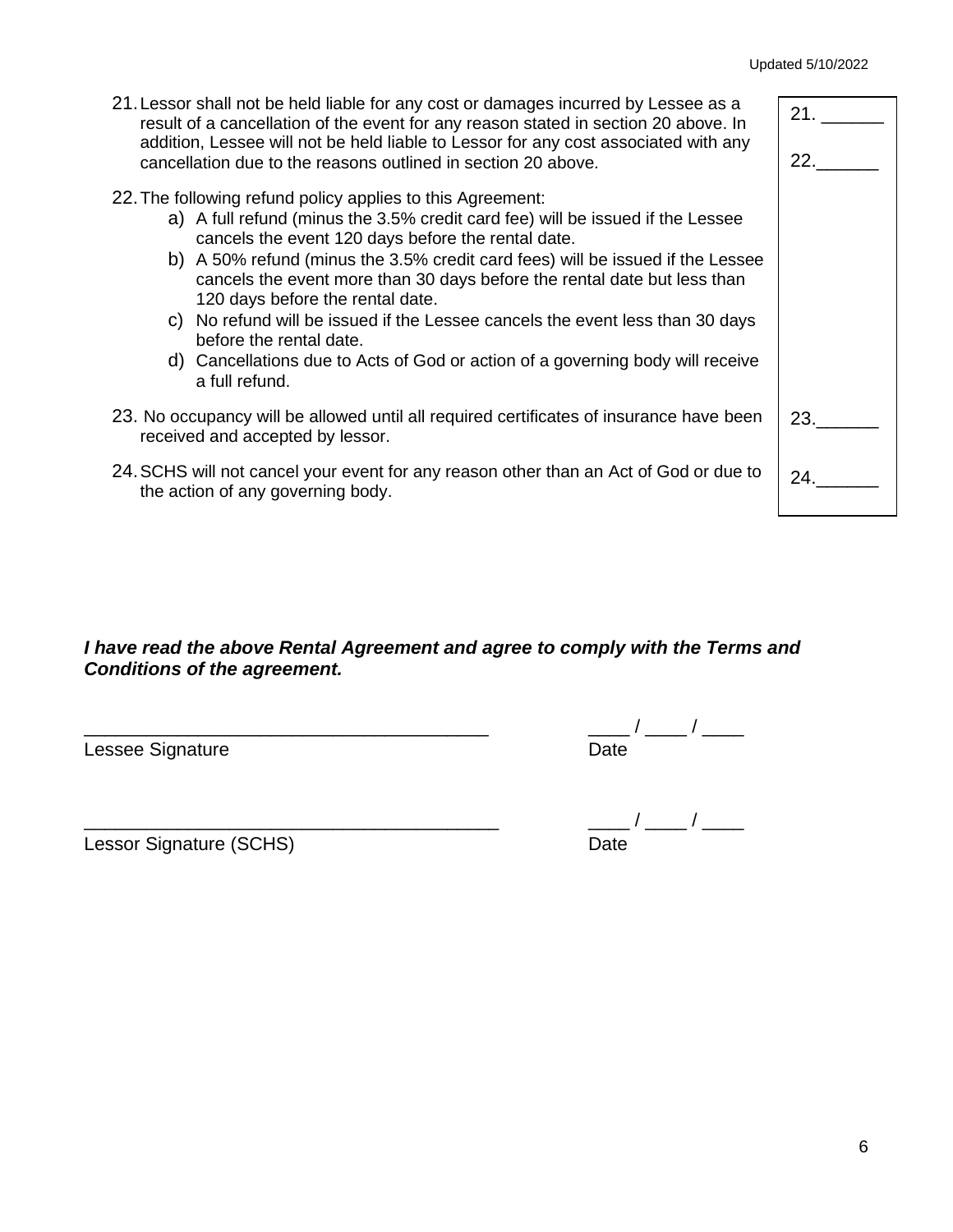

# **Assumption of Risk and Waiver of Liability Relating to Coronavirus/COVID -19**

Client acknowledges and voluntarily agrees to assume all risks associated with COVID -19 and accepts sole responsibility for any injury to Client or any of Client's licensees, invitees, or agents, including, but not limited to, personal injury, disability and death, illness, damage, loss, claim, liability, or expense, of any kind, that Client, Client's licensees, invitees, and agents may experience or incur in connection with Client's rental of the Fireproof Building. Client agrees to release, covenant not to sue, discharge, and hold harmless the South Carolina Historical Society (SCHS), and all employees and affiliates of and from any claims related to COVID - 19, including all liabilities, claims, actions, damages, costs or expenses of any kind arising out of or relating there to.

Client further agrees to indemnify and hold harmless the South Carolina Historical Society, all employees and affiliates, from any claim that may arise in anyway relating to COVID-19 and in connection with Client's rental of the Fireproof Building. Client understands and agrees that this release includes any claim based on the actions, omissions, or negligence of the South Carolina Historical Society, all employees and affiliates, whether a COVID - 19 infection occurs before, during, or after Client's rental of the Fireproof Building.

If the South Carolina Historical Society, the State of South Carolina or United States Government enacts governmental action that effectively prohibits use of the Fireproof Building during Client's rental date, such as a mandatory stay-at-home order or prohibits groups of 10 or more persons ("Governmental Restrictions"), the staff of the SCHS will work with the Client to determine an alternate date for the event at no cost to the Client. If Governmental Restrictions are enacted and an alternate date is not feasible for Client's event upon the determination of Client or The SCHS staff, Client shall be entitled to a refund of amounts paid to the SCHS in connection with the rental of the Fireproof Building.

#### *I have read the above Assumption of Risk and Waiver of Liability Relating to Coronavirus/COVID -19 and agree to comply with the Terms and Conditions of the agreement.*

| Lessee Signature | ')ate |
|------------------|-------|

| Lessor Signature (SCHS) |  | Date |
|-------------------------|--|------|
|                         |  |      |

| Lessor Signature (SCHS) | Date |  |
|-------------------------|------|--|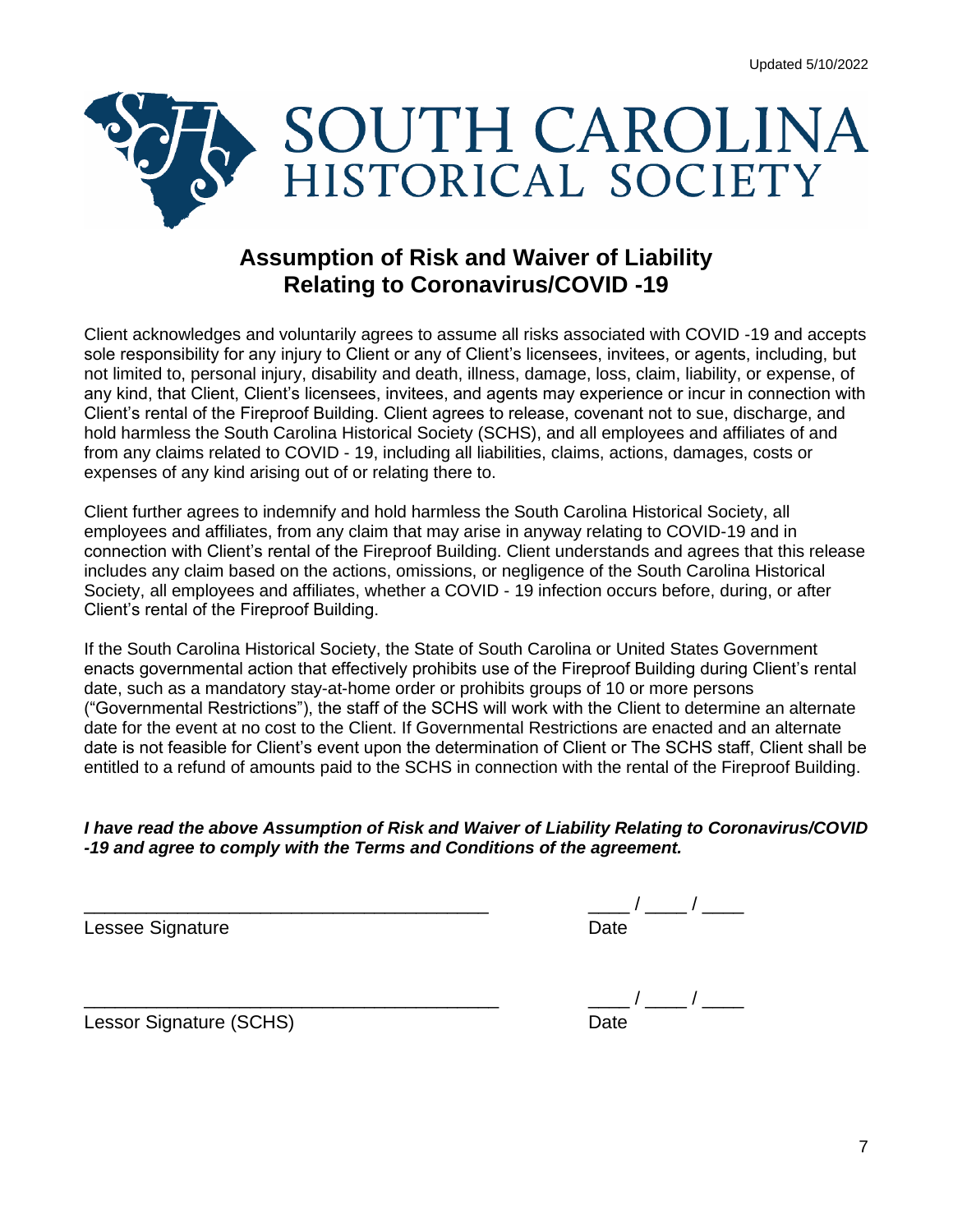

# **Understanding of Responsibilities**

#### **South Carolina Historical Society Staff are responsible for:**

- Unlocking and locking building and front gate
- Maintaining supplies in restrooms
- Moving exhibits and setting up tables & chairs ONLY if previously scheduled

#### **Renter is responsible for:**

- Greeting and directing their guests
- Being on time to direct vendors
- Disposing of trash
- Cleaning up after the event and returning building to state in which it was found
- Adhering to agreed upon arrival and departure times
- Remaining courteous to SCHS staff at all times

#### **Vendors are responsible for:**

- Caring for the building during set up and clean up
- Removing all supplies and debris from work spaces and rental spaces
- Removing all trash from premises
- Adhering to agreed upon drop off and pick up times
- Remaining courteous to SCHS staff at all times

| Lessee Signature | ')ate |
|------------------|-------|

| <b>Lessor Signature (SCHS)</b> |  |  |
|--------------------------------|--|--|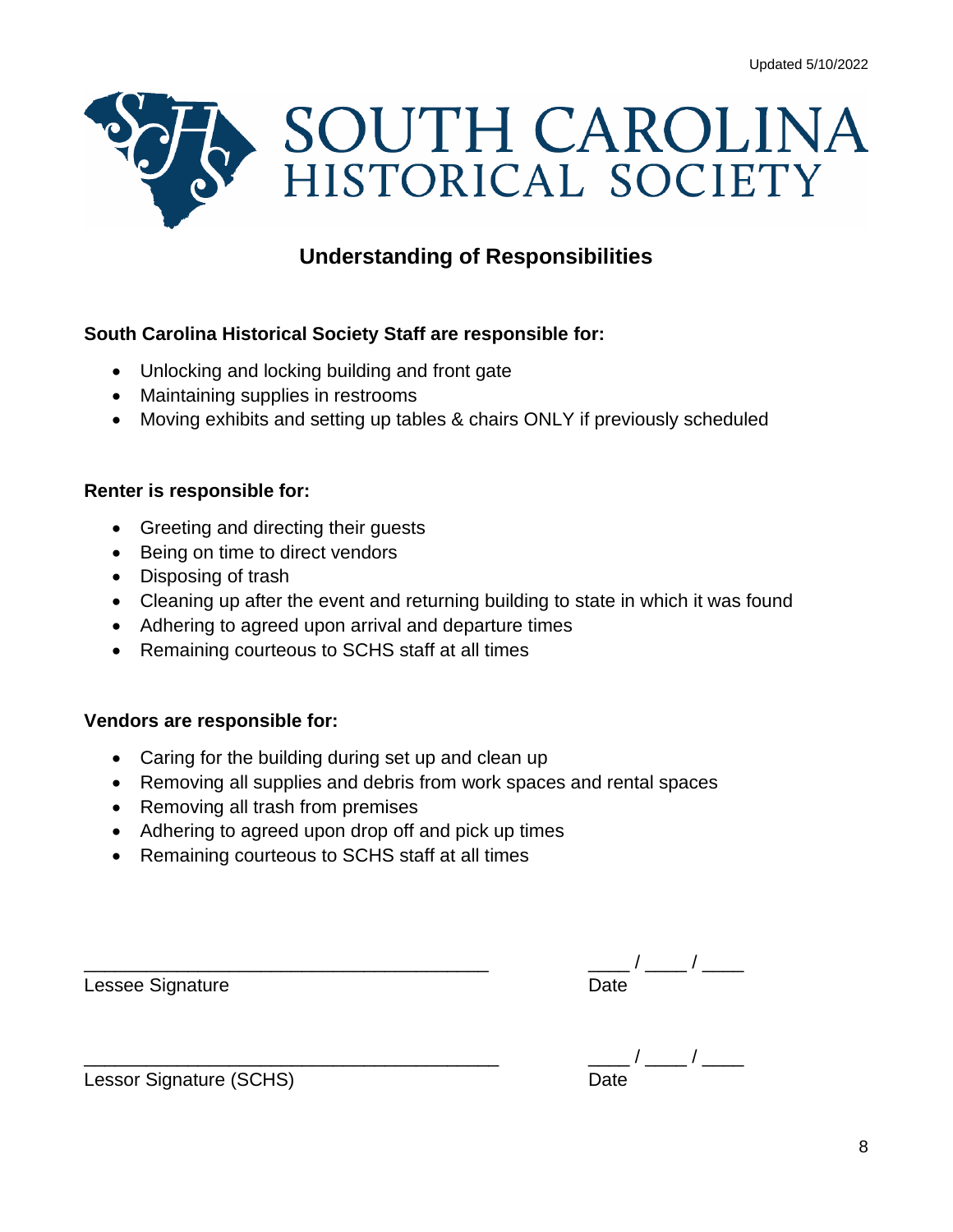

#### **Credit Card Authorization Form (complete no earlier than 30 days before rental date)**

|                                                                       |                             |           |                       | Rental Date: ____ / ____ / ____ |                                                                                                |  |
|-----------------------------------------------------------------------|-----------------------------|-----------|-----------------------|---------------------------------|------------------------------------------------------------------------------------------------|--|
|                                                                       | Date Paid: ____/ ____/ ____ |           |                       |                                 |                                                                                                |  |
|                                                                       |                             |           |                       |                                 |                                                                                                |  |
|                                                                       |                             |           |                       |                                 |                                                                                                |  |
|                                                                       |                             |           |                       |                                 |                                                                                                |  |
| Type of Card:                                                         | <b>VISA</b>                 | <b>MC</b> | <b>Discover</b>       |                                 | AmEx Other: ____________________                                                               |  |
|                                                                       |                             |           |                       |                                 |                                                                                                |  |
| Expiration Date: ____/ ____ CVV: ____________                         |                             |           |                       |                                 |                                                                                                |  |
| _____ I authorize SCHS to charge my card for my venue rental balance. |                             |           |                       |                                 |                                                                                                |  |
|                                                                       |                             |           |                       |                                 | _____ I authorize SCHS to charge my card for damages incurred during my venue rental.          |  |
|                                                                       |                             |           | staff member at SCHS. |                                 | _____ Authorization and credit card number were provided over the phone on ____/ ____/ ____ to |  |
|                                                                       |                             |           |                       |                                 | $\frac{\frac{1}{2}}{2}$                                                                        |  |
| Customer signature                                                    |                             |           |                       |                                 | Date                                                                                           |  |
| Notes:                                                                |                             |           |                       |                                 |                                                                                                |  |
|                                                                       |                             |           |                       |                                 |                                                                                                |  |
|                                                                       |                             |           |                       |                                 |                                                                                                |  |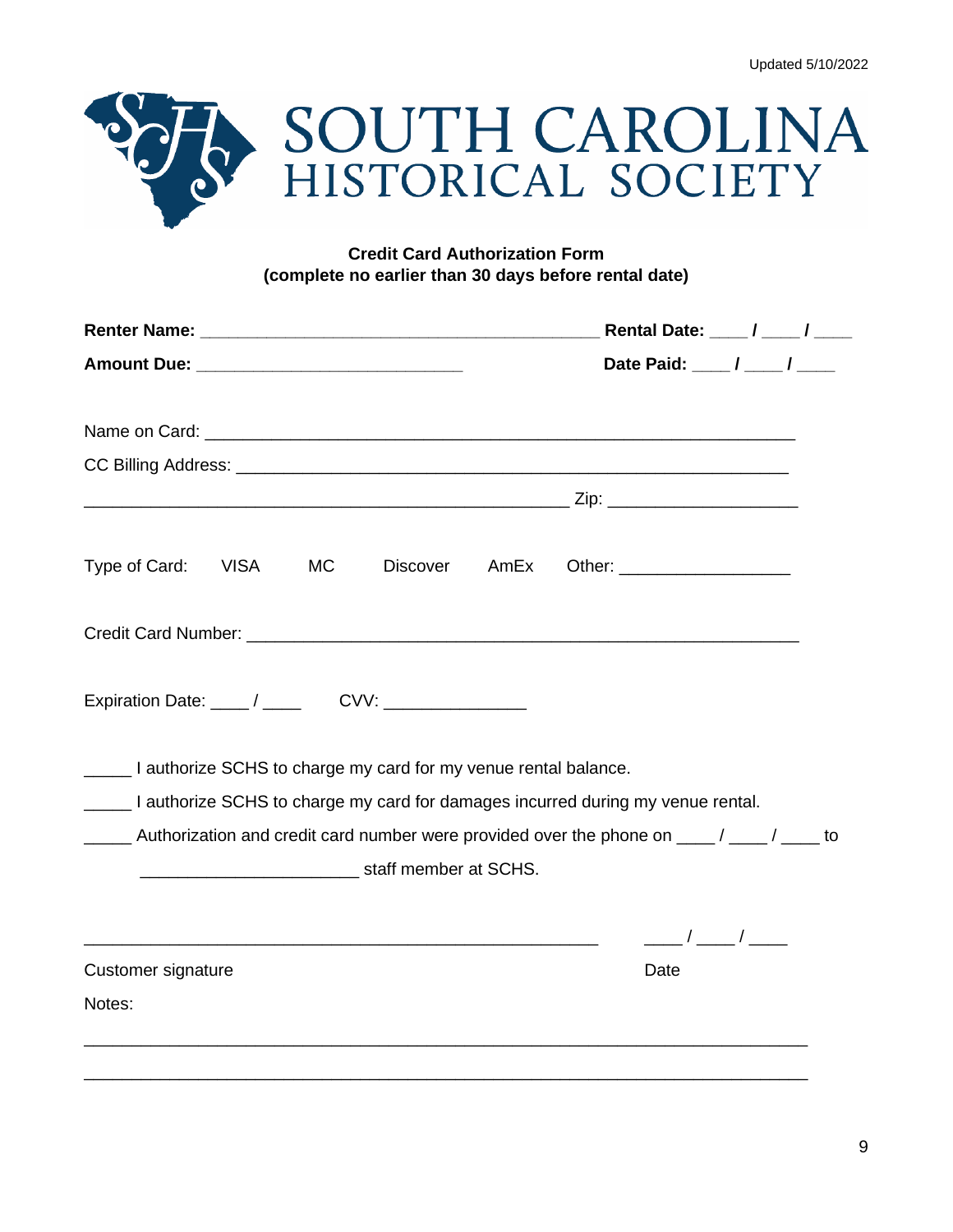

# **Venue Rentals**

# **Fireproof Building Floor Plans**

Guests enter and exit the building through the southward facing main entrance on the first floor. The staging kitchen is in the northeast corner of the first floor, with elevator access to the second and third floors. Most larger events take place in the second-floor galleries, with conference room meetings and luncheons on the third floor.

# **Building Capacity: 100**

# **First and Second Floor Capacity: 75 Third Floor Capacity: 25**



10

#### **FIRST FLOOR**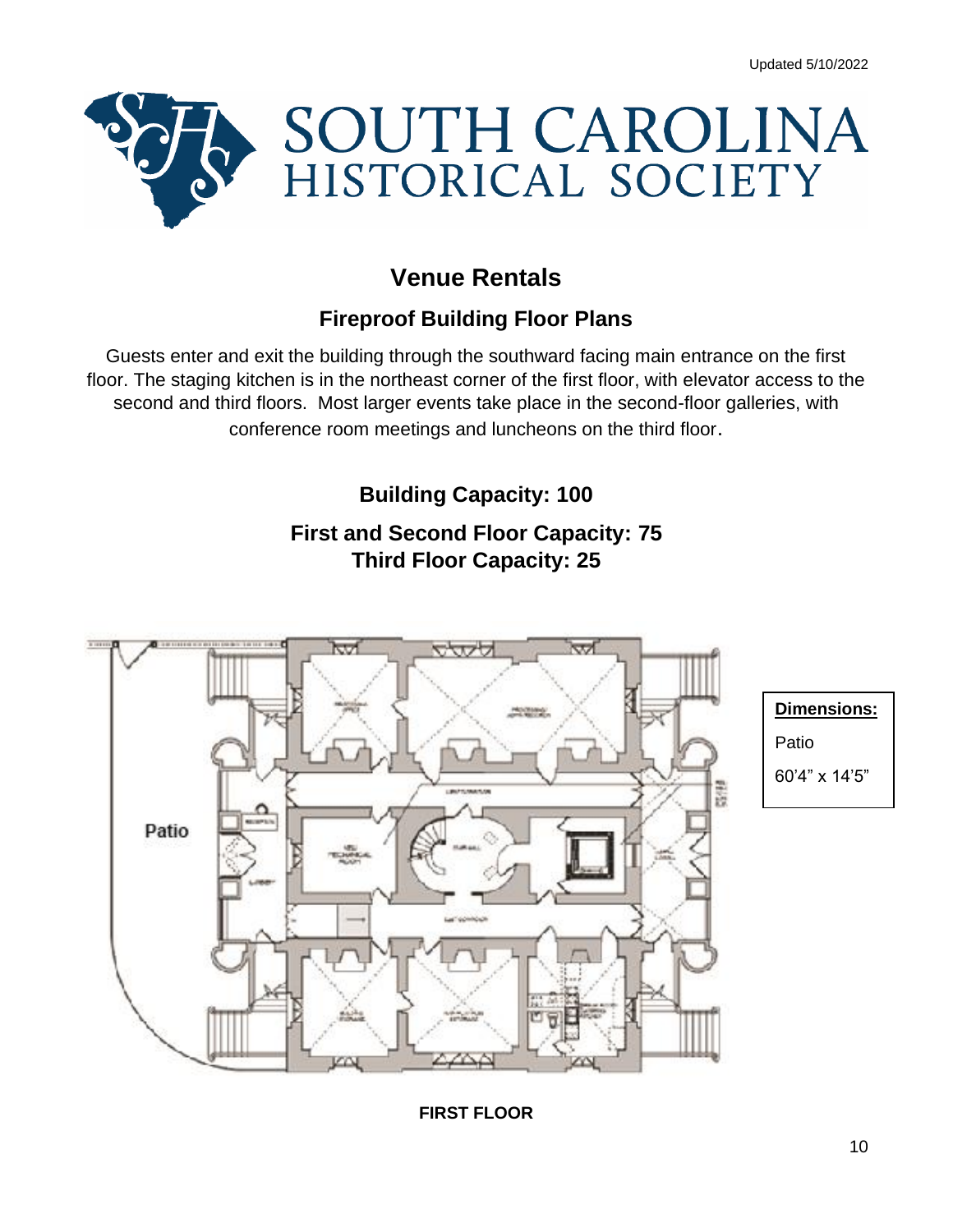

| <b>Dimensions:</b>           |  |  |  |  |
|------------------------------|--|--|--|--|
| Gallery 1: 16'5" x 15'8.5"   |  |  |  |  |
| Gallery 2: 15'10" x 17'3"    |  |  |  |  |
| Gallery 3: 16'5" x 15'6.5"   |  |  |  |  |
| Gallery 4: 11'4.5" x 15'8"   |  |  |  |  |
| Gallery 5: 16'4" x 15'4"     |  |  |  |  |
| Gallery 6: 15'9.5" x 17'2.5" |  |  |  |  |
| Porticos: 30'.5" x 10'9.5"   |  |  |  |  |

**SECOND FLOOR (GALLERIES)**





**THIRD FLOOR**